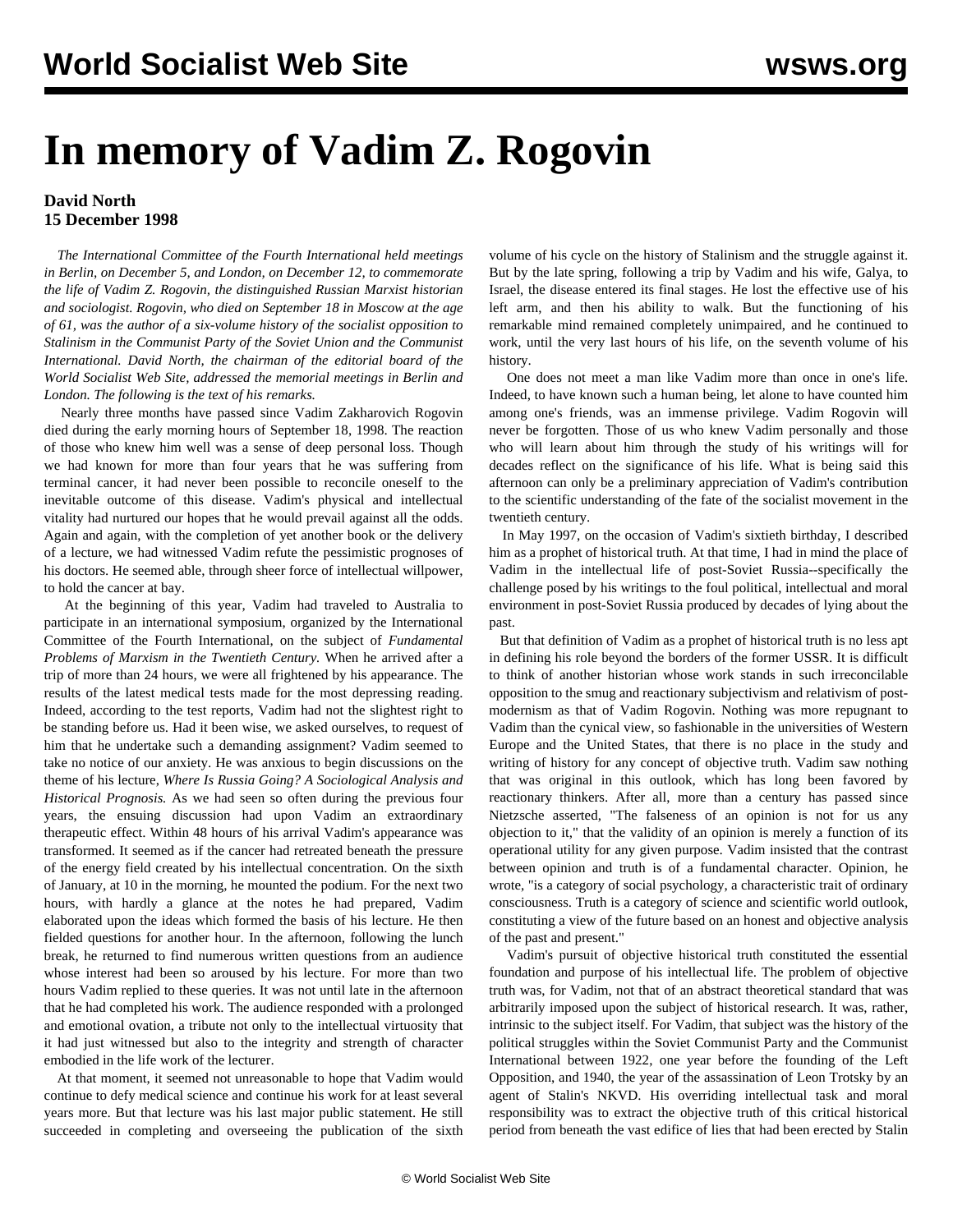<span id="page-1-0"></span>and his successors, who were--even before the term was invented--the foremost practitioners of post-modernist historiography. If, as postmodernist theoreticians insist, there exists no necessary relationship between history and a scientifically-verifiable objective truth--and, to continue, if historical narratives are merely imagined and invented--then the accounts of Soviet history given by Andrei Vyshinsky at the three Moscow trials are as legitimate as any other. The various versions of Soviet history presented in different editions of officially authorized encyclopedias are, within this intellectually-debased framework, not to be rejected as lies; rather, they are to be rationalized and justified as alternative "imaginings" of the past. The apologists of post-modernism might argue that this is not their intention; but ideas have a logic of their own.

 Vadim Rogovin understood that the Soviet tragedy was embedded in the disorientation and deadening of historical consciousness. The political immaturity and bewilderment that characterized the response of the Soviet people to the events of the 1980s and 1990s, their inability to find a progressive response to the crisis in their society, was, above all, the outcome of decades of historical falsifications. It was impossible to understand the present without real knowledge of the past. To the extent that the Russian working class believed that Stalinism was the inevitable product of socialism, and that the tragic course of Soviet history flowed inexorably from the revolution of October 1917, it was politically disarmed and could see no alternative to the dismantling of the Soviet Union and the restoration of capitalism. The great question posed by Vadim Rogovin--Was there an alternative to Stalinism?--is, certainly, fundamental to an understanding of the history of the Soviet Union. But the ramifications of this question extend far beyond the borders of the former USSR, and they are of critical relevance not only to our understanding of the past but to our vision of the future. Within the context of his examination of the Soviet past Vadim Rogovin grappled with the essential experiences and lessons of the twentieth century. That is why the works of Vadim Zakharovich Rogovin are of world importance.

 Throughout his professional career Vadim displayed an amazing fluency as a writer. As a sociologist, he listed more than 250 scholarly papers on his *curriculum vitae.* But even this impressive output pales before what he accomplished during the last seven years of his life, during which he completed six volumes (each of which consisted of no less than 350 printed pages) and was close to three-quarters through the seventh. Beneath a haze of cigarette smoke, words seemed to flow effortlessly from Vadim's pen. Writer's block was one affliction he never knew. But even the most fluent of writers could not have produced works on the scale of his six completed historical volumes--so extensively researched and profoundly reasoned--unless they were the outcome of years of intellectual preparation. Indeed, long before he had committed his work to paper, vast sections of it had already taken shape within his brain. Vadim's historical cycle was the product of a lifetime of research and thought.

 Moreover, a critical element of Vadim's intellectual fecundity was rooted in the depth of his personal identification with the ideals and spirit of the revolutionary movement whose tragic destiny was the subject of his historical work. Herein lay a crucial distinction between Vadim and the vast majority of Western European and American academics active in the field of Russian and Soviet studies. The latter are, with very few exceptions, unable to understand, let alone sympathize with, the aims and motivations of the revolutionaries. Such historians, projecting upon the past their own cynicism and apathy, exhibit an almost painful inability to comprehend an historical period whose greatest representatives were motivated by revolutionary ideals for which they were prepared to sacrifice their lives. Vadim was different: he not only empathized with the heroic leaders of the Left Opposition, he shared their aims and ideals. This was not a matter of external affectation. Rather, Vadim--in the force of his personality and the intensity of his thought--recalled a social type which

had once played so important a role in Russian and world history, but which had been all but destroyed by Stalinism--the Russian revolutionary intelligentsia. When I think about Vadim, I cannot help but recall the very fine portrait of the ethos of this unusual social phenomenon given by Isaiah Berlin: "Every Russian writer was made conscious that he was on a public stage, testifying; so that the smallest lapse on his part, a lie, a deception, an act of self-indulgence, lack of zeal for the truth, was a heinous crime.... [I]f you spoke in public at all, be it as a poet or novelist or historian or in whatever public capacity, then you accepted full responsibility for guiding and leading the people. If this was your calling then you were bound by a Hippocratic oath to tell the truth and never betray it, and to dedicate yourself selflessly to your goal." [[1](#page-0-0)]

 Vadim was born in 1937, the year that witnessed the annihilation of the finest representatives of the revolutionary tradition, program and culture upon which the achievements of the Soviet Union during the first two decades of its existence had been based. Anyone who had played a leading role in the victory of the October Revolution and the formation of the Soviet Union, or who had demonstrated, in any sphere of Soviet life, the capacity for independent and critical thought, was a candidate for the executioner's bullet. Stalin's purges were the means through which the bureaucracy consolidated its usurpation of political power. But that definition of the terror, however politically precise, does not by itself adequately express the social and cultural implications of the nightmarish events of 1937. All that was reactionary and backward in Russian society enjoyed, in the orgy of mass murder instigated by Stalin, its revenge against the revolution.

 Among the hundreds of thousands of Stalin's victims was Vadim's maternal grandfather, Aleksandr Semenovich Tager. He was not a revolutionary, but rather a liberal representative of the most progressive sections of the old Russian democratic intelligentsia. A distinguished jurist, Tager served as a defense attorney at the 1922 trial of the Social-Revolutionary leaders who stood accused of organizing terrorist actions against the Bolshevik regime. There were several outstanding contrasts between the trial of the Social Revolutionaries and those organized a decade and a half later by Stalin. First, the Social Revolutionary defendants, unrepentant opponents of the Soviet government, were not compelled to renounce their political convictions nor to heap obloquy upon themselves. Second, they were able to mount, in the presence of international observers (including the leader of the Second International, Vandervelde), a genuine political and legal defense on their own behalf. Aleksandr Tager conducted himself as a representative of the legal interests of his clients, not as a secondary instrument of the state prosecution.

 In fact, an event that occurred during the trial demonstrated Tager's courage. A workers demonstration had been organized by the government in support of the trial. A group of demonstrators burst into the courtroom to disrupt the proceedings and demand the death of the defendants. Yuri Piatakov, one of the most important Bolshevik leaders, was presiding over the trial. He told the demonstrators that the court would take their wishes into consideration. Tager and several other defense attorneys vehemently protested against this violation of proper legal procedures and walked out of the courtroom. At the end of the trial, the sentence of death was pronounced against several of the defendants. But it was suspended on the condition that the Social Revolutionary Party halt its terrorist campaign against the government. In the aftermath of the trial, Tager was punished for his defiance by being sent into exile. But within a few months he was recalled to Moscow and there were no further actions taken against him. Indeed, Tager was permitted to travel abroad quite regularly with his wife, who needed special medical treatment that could not be obtained in Russia. This was not all that unusual prior to the onset of the terror. Vadim's grandfather enjoyed the respect and friendship of such wellknown political figures as Anatoly Lunacharsky. In the early 1930s Tager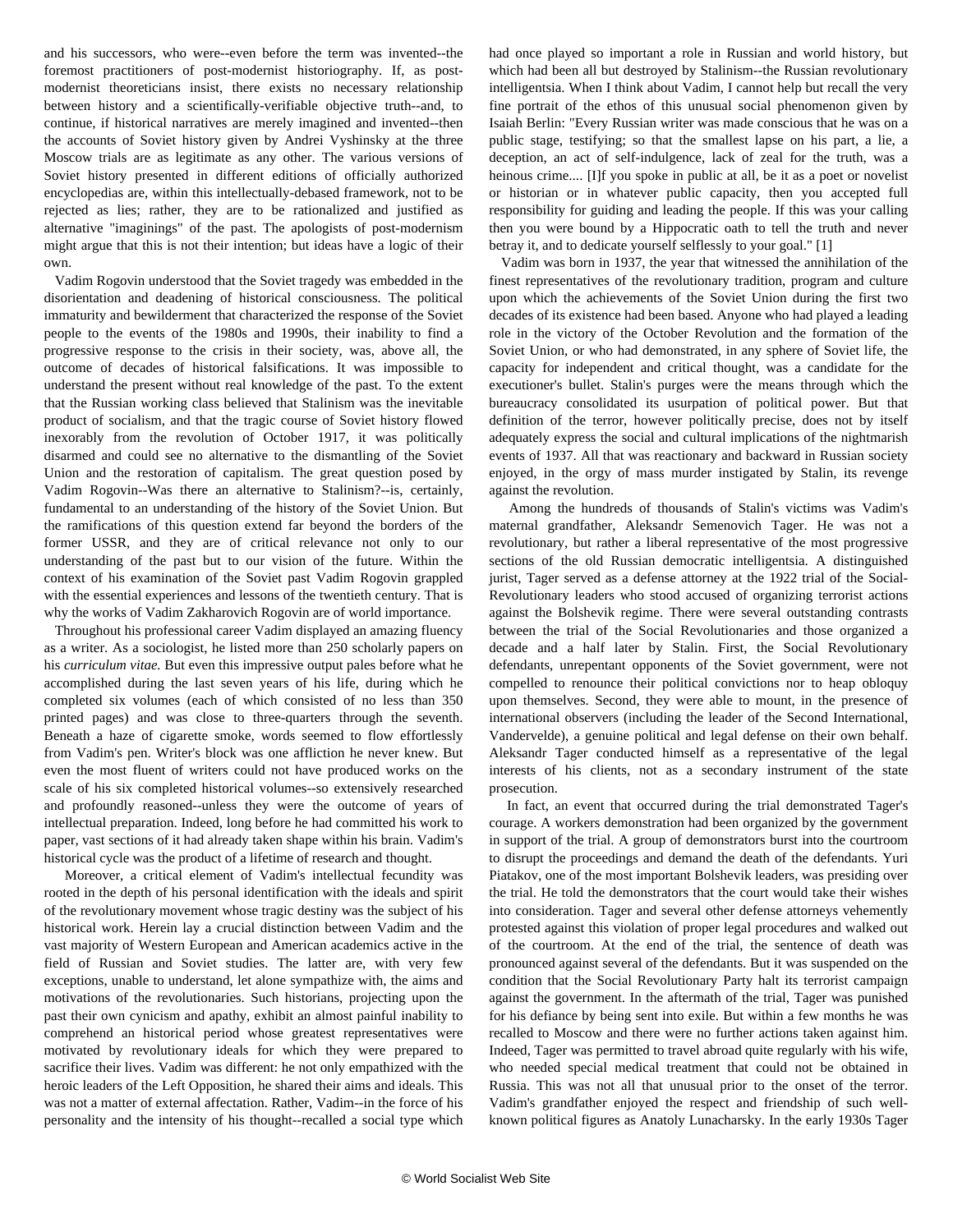<span id="page-2-0"></span>published an authoritative study of the infamous case of Mendel Beilis, a Jew who had been the victim of a frame-up organized by the prerevolutionary tsarist regime, involving preposterous allegations of ritual murder. The preface to this volume was written by Lunacharsky, who urged that it be published in as many European languages as possible to counter the growing menace of anti-Semitism. In 1938, though he had never been associated with any anti-Stalinist political tendency, Tager was arrested along with other prominent jurists. In an example of one of the bitter ironies of that dreadful period, Tager had been invited only six months before his arrest by none other than Andrei Vizhinsky, the chief procurator of the Soviet Union, to join his legal institute. Thus, when the secret police came to arrest Vadim's grandfather, he reassured his wife that it was all a mistake and that she should immediately contact Vizhinsky, who would certainly secure his prompt release. Vadim's grandmother never saw her husband again; and more than a decade passed before she learned definitively of his execution.

 Vadim cherished the memory of his grandfather, and was pleased when a new edition of Tager's study of the Beilis case was reissued in Russia. One can imagine the impact of the trauma of Aleksandr Tager's arrest, disappearance and death upon his family. It was from his grandmother that Vadim first learned of the horrors of the purges, and it is reasonable to assume that the tragic experience of his family profoundly influenced his intellectual development. Vadim told me that his first conscious misgivings about the nature of the Stalinist regime occurred when he was nearly 13 years old. Amidst the frenzied celebrations of Stalin's seventieth birthday, Vadim found himself wondering why virtually all the other Old Bolshevik leaders had come to an untimely end long before reaching that milestone. Vadim asked his father why most of Lenin's colleagues had been shot in the 1930s. How was it possible that so many leaders of the revolution turned out to be "Enemies of the People"? His father's attempts to fob his son off with hollow and unconvincing references to "anti-Party" activities were unsuccessful. Disturbed and probably frightened by the inquiries, Vadim's father offered what was, at that time, considered to be the ultimate answer from which there could be no further appeal: "Don't you think Stalin understands this better than you?" Vadim remained unconvinced. He continued to wonder why so many revolutionary leaders, and even his own grandfather, had been shot. Then, quite suddenly, he was seized by a terrible thought that he knew, instinctively, provided the answer to his questions: "Stalin must be a criminal!" Vadim continued to argue with his family. As he matured he realized that the Soviet Union was not a just society. He saw poverty and noted the presence of sharp contrasts in the social conditions of different strata of the Moscow population. Vadim also knew that there were prison camps: people who lived in his apartment building were arrested during the anti-Cosmopolitan campaign that was unleashed by Stalin in 1952-53. Thus, upon hearing of Stalin's death in March 1953, Vadim's reaction, as he later recalled, was that this event was cause for joy and celebration.

 The change in the political and social climate of the Soviet Union in the aftermath of Stalin's death was, undoubtedly, the most important factor in the intellectual development of the young Vadim Rogovin. He was nearly 19 at the time of the Twentieth Congress of the CPSU. When the content of Nikita Khrushchev's "secret speech" became known--in which Stalin's crimes were denounced for the first time--Vadim was not particularly surprised by the revelations. There were important new facts made available, but, for the most part, Vadim felt that the revelations vindicated his hatred of Stalin. However, Vadim was not satisfied with Khrushchev's attempt to explain Stalin's crimes as mere excesses produced by the "cult of personality," let alone by Khrushchev's insistence that Stalin's political line--above all, in the fight against the Trotskyist opposition of the 1920s--was fundamentally correct.

 When Vadim became a student at Moscow University, where he majored in aesthetics, it required little effort on his part to complete his course assignments and receive high grades. Rather than attend lectures, he spent as much time as possible at the historical library of the university where he studied old issues of *Pravda* and other journals that cast light upon the political struggles of the 1920s. As Vadim took detailed notes on the old inner-party debates, he became convinced of the correctness of Trotsky's position and was drawn inexorably to the conclusion that Trotsky was the greatest figure in Soviet history. In a discussion I had with Vadim during the weekend we celebrated his sixtieth birthday he confided that all the basic conceptions that were to appear in his historical cycle were initially formed in the course of the readings he pursued when he was in his twenties. From then on, Vadim told me, he dreamed of a time when it would become possible to tell the Soviet people the truth about their history.

 But the political conditions that prevailed in the USSR--even during the celebrated "thaw" of the late 1950s and early 1960s--were not conducive to the production of serious works of history. During the initial stages of his academic career Vadim's principal area of research was aesthetics. He pursued his historical research in private. Vadim was able to discuss the merits of the policies advanced by Trotsky and the Left Opposition only with his most trusted colleagues and friends, and even then only with extreme caution. Even though criticism of the regime had become increasingly common, any mention of Trotsky's name still aroused suspicion and fear. The father of a friend of Vadim was a well-known journalist who had casually remarked, among a small group of dissidents, that Trotsky had been a great orator. The journalist expressed no further opinion on Trotsky's political positions. But that casual remark came to the attention of the KGB: the journalist was promptly fired from his position and his family was reduced to poverty. On one occasion Vadim took into his confidence a well-known theater director whom he respected. Vadim expressed to him his admiration for Trotsky's views on art. The director was shaken. "Why are you speaking to me so openly?" the director asked. Vadim explained that he did not believe that the director, who was both a personal friend and a man of integrity, would inform on him. The director assured him that he would not, but explained that he might himself face unpleasant consequences if his young friend's opinions were to come to the attention of the authorities.

 There was another factor, aside from fear, that contributed to Vadim's sense of isolation. The dissident movement that emerged in the mid-1960s exhibited little interest in a socialist critique of the bureaucratic regime. It criticized Stalinism not from the left (i.e., on the basis of a socialist program), but from the right (i.e., appealing for political support from the American bourgeoisie). Within this milieu the revolutionary program of Trotsky was anathema.

 Despite his love of literature and art, Vadim was anxious to find a field of research that related more directly to his historical and political interests. Fortunately, the regime began to relax its previous strictures on the development of sociological research, if only because the needs of bureaucratic policy-making required more profound insights into the structure and problems of so complex a society as the Soviet Union. So Vadim began his official studies anew and became a sociologist. Without openly acknowledging this fact, he derived from the program of the Left Opposition the central theme of his academic research: the problem of social inequality in the Soviet Union. Vadim used his sociological research to expose the gap between socialist ideals and the Soviet reality, and to advocate the development of egalitarian policies. In a listing of Vadim's writings one finds such titles as "Youth and Social Progress," "Social Policy in Developed Socialist Society: Directions, Tendencies, Problems," "Social Guarantees and Problems of Perfecting Relations of Distribution," "Economic Effectiveness and Social Justice," "Social Justice and the Paths of Its Realization in Social Policy," "Social Aspects of Distribution Policy," "Social Aspects of Accelerating the Resolution of the Housing Problem" and "The Dialectic of Social Equality and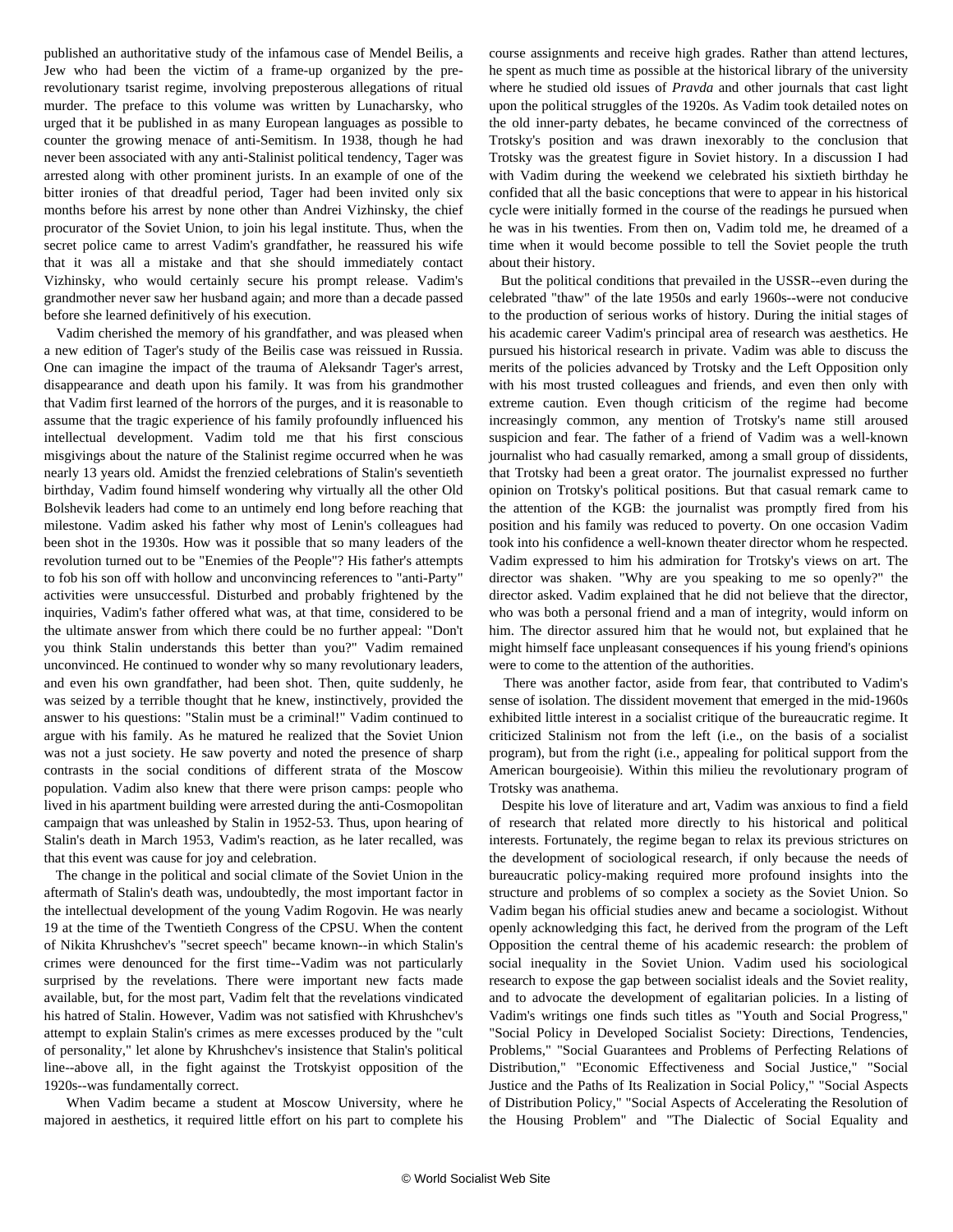<span id="page-3-0"></span>Inequality at the Contemporary Stage of the Development of Soviet Society."

 The crisis of the USSR became apparent during the years of Brezhnev's rule--known as the "Era of Stagnation." For Vadim this was a period of deep frustration. His earlier hopes that socialist principles would be revived within the USSR seemed less and less realistic. The earlier "thaw" had once again given way to a new "freeze." State pressure was applied to suppress critical examinations of Stalin's historical role. Everything Vadim wrote was subjected by the censors to the literary equivalent of a strip search. Some articles never saw the light of day; many were published only after sections were deleted or substantially edited. However, during the last period of the "Era of Stagnation," Vadim enjoyed an unexpected stroke of luck. Normally, the censors discussed the articles they reviewed only with the publishers and editors of the journals and newspapers to which the works had been submitted. As a matter of course the authors were neither contacted nor consulted. They were expected to submit to whatever decision was made. However, a senior official in the censorship department found himself intrigued by Vadim's work. He decided to contact the author directly. Never had he read articles that tackled the problem of social inequality with such insight, clarity and audacity. Why, he wondered, did Vadim occupy himself so persistently with this theme? Why did he believe that social equality was attainable? Was it consistent with human nature? Like a character in an existential drama, Vadim found himself engaged in a lengthy philosophical discourse with the very official who had the power to consign his writings to the flames. His fate hung in the balance. But the censor--whose conscience had not been entirely extinguished by years of bureaucratic routine--was moved by the force of Vadim's arguments. He promised to do whatever he could to ensure the publication of his articles.

 With the accession of Gorbachev to power and the introduction of glasnost, the audience for Vadim's writings grew immensely. Taking advantage of the new opportunities, Vadim wrote a series of articles for *Komsomolskaya Pravda* in 1985 that attacked the prevalence of social privilege in both its open and concealed forms, demanded sharp limitations on income inequality, and called for a substantial improvement in the living standards of the broad masses. Vadim's censor expressed apprehension, but permitted the articles to be published as written. *Komsomolskaya Pravda* had a circulation of 20 million, and the articles provoked an impassioned response. They were widely interpreted as an attack on the social position of the ruling bureaucracy. Over the next few months thousands of letters were addressed to *Komsomolskaya Pravda* praising and denouncing the articles.

 At first Vadim was encouraged by the political change ushered in by Gorbachev's rise to power. Not only had it become possible to address social problems more boldly and before a much larger audience, Vadim was now able to speak openly, for the first time, about Leon Trotsky and the political struggle that had been waged by the Left Opposition against the rise of Stalinism. Another critical development was the sudden availability of volumes of Trotsky's writings, especially from the 1930s, that Vadim had never seen before. He obtained for the first time a set of the *Bulletin of the Opposition*, the most important Russian-language publication of the international Trotskyist movement. Vadim absorbed and assimilated these writings, which reaffirmed and deepened his Trotskyist convictions. For Vadim, these writings possessed not only an historical but also an exceptional contemporary significance; for it soon became apparent that no segment of either the political or intellectual elite had any serious understanding of the nature of the crisis confronting the Soviet Union. With each announcement of a new "historically-necessary" change of policy, the frenzied improvisations of Gorbachev assumed an increasingly absurd character. Beyond touring the world in search of adulation, the General Secretary had not the slightest idea about what he should do. The confusion of Gorbachev was mirrored in the disorientation

of the entire Soviet intelligentsia. It seemed as if nothing in their previous work had prepared them for the breakdown of the USSR in the late 1980s.

 Vadim was convinced that the problems of the Soviet Union could neither be understood nor solved without an exhaustive review of its history. The essential requirement of such a review was the cleansing of the historical record of all the accumulated lies about Leon Trotsky. The possibility of a renewal of Soviet society along socialist lines depended upon an honest examination of the Trotskyist critique of Stalinism and the alternative program advanced by the Left Opposition. As the political and economic situation deteriorated in the USSR, the case for a review of Trotsky's work seemed, to Vadim, irresistible. But Vadim now encountered a political and social phenomenon that left him, once again, isolated: the stampede of virtually the entire intelligentsia to the right. Vadim had long been aware of the development of right-wing tendencies among the intelligentsia. The dissident movement had never appealed to him because of its orientation to international bourgeois public opinion and hostility to Marxism. However, at least in the academic and intellectual circles within which he moved, criticism of official Soviet policy had been couched in socialist terms. But as the 1980s drew to a close, his friends and professional associates--with very few exceptions--were professing unbounded admiration for, and faith in, the capitalist system. They were indifferent to arguments based on facts and reason. One by one, Vadim found himself compelled to sever relations with friends and colleagues. Among them was Stanislav Shatalin. He had been one of Vadim's closest associates with whom he had once coauthored an article. But Shatalin became one of Gorbachev's economic advisers and achieved international renown as the author of the "500 Day Plan," which advocated the use of "shock therapy" methods to reorganize the Soviet economy on the basis of the capitalist market.

 A byproduct of this swing to the right was the development of a new campaign in the media aimed at discrediting the idea that Trotskyism represented an alternative to Stalinism. The media shamelessly combined the worst Stalinist-era slanders against Trotsky with the reactionary arguments of Western Sovietologists. This campaign against Trotsky--which, in essence, was directed against the entire heritage of Marxian socialism--found a wide response among the decomposing ex-Soviet and Russian intelligentsia. The most important--or perhaps it would be more appropriate to say best known--product of this campaign was the series of books written by General Dmitri Volkogonov.

 It was within this reactionary environment that Vadim embarked upon the intellectual project to which he devoted the rest of his life: the writing of a Marxist history of the political conflicts within the Communist Party and Communist International. This was a task of which no other historian in the former Soviet Union, let alone beyond its borders, was capable. Why was this so? "Great history is written," E.H. Carr once said, "precisely when the historian's vision of the past is illuminated by insights into the problems of the present." [\[2\]](#page-1-0) This observation provides us with the key to understanding Vadim's achievement as an historian. Certainly, Vadim brought to his work certain exceptional faculties: an encyclopedic knowledge of Soviet history, an astonishing grasp of a vast complex of facts, an unerring ability to situate events within a broader political and social context, and a lucid and unaffected style of writing. But beyond these strengths he possessed yet another inestimable advantage: a profound awareness that the present crisis of not only Russia, but also the entire world, is the legacy of the defeats suffered by the international socialist movement in the 1920s and 1930s as a consequence of the betrayals and crimes of the Stalinist bureaucracy.

 Yet there is not a trace of pessimism in Vadim's cycle. The events that he narrates and analyzes, especially in those volumes that deal directly with the preparation and execution of the Stalinist terror of 1936-39, are certainly dreadful. They make for reading that cannot be described as anything other than harrowing. But amidst all the horror, Rogovin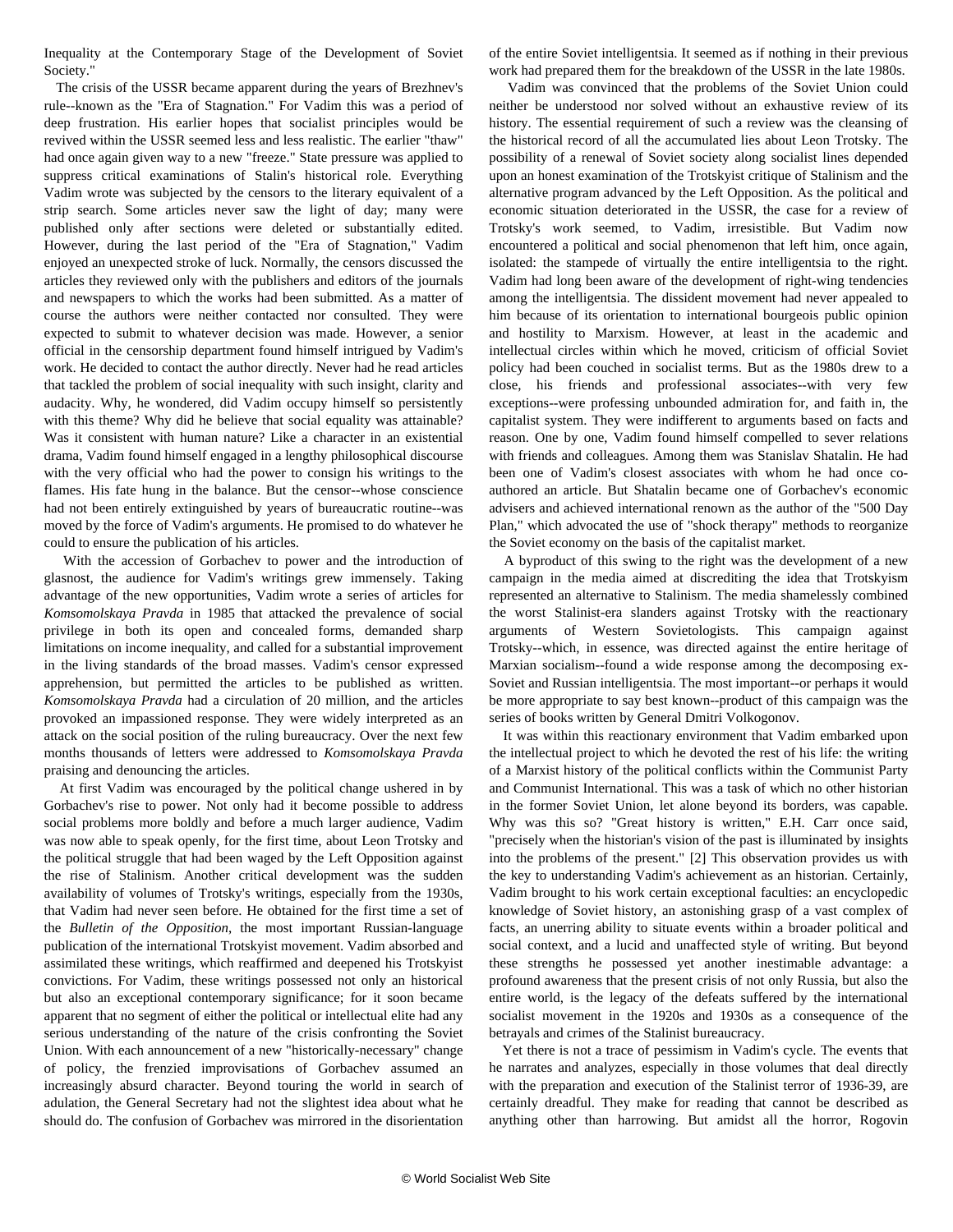presents the Soviet tragedy as a drama whose final act is still to be written. As he writes in the preface to his third volume: "The historical process opened up by the October Revolution has not been completed, but merely stopped." What imparts to Vadim's work its moral intensity is not only the author's indignation, but above all his conviction that Stalinism represented only a temporary derailment of the cause of world socialism. Notwithstanding the defeat it suffered in the 1930s, the Trotskyist movement embodied the possibility that the Soviet Union might have developed along a very different and far more progressive path. And that very possibility refutes all claims that Stalinism was the necessary and inevitable outcome of Bolshevism. The indisputable fact that there was an alternative to Stalinism means that the historical potential of socialism has not been exhausted.

 Rogovin's conception of history is essentially dynamic. Underlying his insistence on the undiminished significance of the events of the 1930s is Vadim's conception of historical time as a unified and interacting continuum of past, present and future. Grappling with the great problems of his own age, Vadim looked into the past not only to foresee the future but also to shape it. Perhaps the truest expression of the role to which Vadim aspired is to be found in the verse of Pasternak, with which he opened the fourth volume of his cycle: *Once Upon a time, unintentionally, / And probably hazarding a guess, / Hegel called the historian a prophet / Predicting in reverse.*

 Another critical element of Vadim's historical cycle is its interpretation of the conflict between the Stalinist regime and the Left Opposition as a clash of two irreconcilable social principles--those of equality and inequality. The social essence of the political program of the Trotskyist opposition, giving voice to the interests of the working class, was the struggle for equality. The objective that found expression in the policies of the Stalinist regime--drawing support from the bureaucracy and various intermediate social strata--was inequality. The striving for social privilege--the achievement of material benefits for the few at the expense of the many--found its necessarily brutal forms of political expression in the bestialities of the Stalinist regime. The murdering dictator epitomized the essential social outlook of the bureaucracy: "Stalin's greed for material things, his craving for limitless luxury in his everyday life were passed on to his descendants up to and including Gorbachev, all of whom, unlike the Bolshevik Old Guard, were unwilling to share physical difficulties and privations with the people."[\[3\]](#page-2-0)

 Vadim's analysis of the social foundation of Stalinism informed his analysis of the eventual breakdown of the USSR. He would often argue that the process of capitalist restoration was rooted in reactionary, antiegalitarian policies pursued by Stalin from the 1930s until his death. Vadim noted that the hostility of the professional and intellectual elite to the Soviet regime began as a reaction to the limited efforts of Stalin's successors to lower the degree of social inequality that the late dictator had encouraged. The nomenclatura resented the social concessions to the working class that the Soviet bureaucracy felt compelled to make after Stalin's death. The dissident movement, Vadim insisted, developed out of these resentments and, in this sense, was actually a product of Stalinism rather than an opposition to it.

 His defense of Marxist principles condemned Vadim to almost complete isolation in the aftermath of the collapse of the USSR in December 1991. The spectacle of political reaction, social regression and moral depravity filled Vadim with revulsion. That which he considered essential for creative intellectual work--the consistent exchange of ideas with trusted colleagues and friends--had become all but impossible by 1992. There had been virtually no one with whom he was able to discuss the content of the first volume of his historical cycle, and he had managed to secure its publication only with the greatest difficulty.

 It was precisely at this point that Vadim Rogovin established contact with the International Committee of the Fourth International. The

relationship that developed over the next six years affected us no less profoundly than it did him. In the late 1980s, before he met with the ICFI, Vadim had held discussions with left-wing tendencies from outside the Soviet Union who described themselves as Trotskyists. He was anxious to learn more about the perspective and program of the Fourth International. Vadim met with the leader of the Pabloite movement, Ernest Mandel. But his discussions with Mandel left Vadim with a keen sense of disappointment. When Vadim asked Mandel to analyze the situation in the Soviet Union, he expected to hear an incisive critique of the policies of the Kremlin bureaucracy. Instead, Mandel was effusive in his praise of Gorbachev and expressed high hopes for the development of perestroika. He seemed genuinely surprised to discover that Vadim did not share his admiration for the first secretary of the CPSU. The impression left by Mandel upon Vadim was that of a sedate "*bourgeoisnii professor*.*"*

 A fortunate turn of events brought Vadim into contact with the ICFI. In 1992-93, Fred Choate, my good friend and a supporter of the International Committee, was in Moscow researching the life of Aleksandr Voronsky, one of the major figures in the Left Opposition. Fred came across a journal that included a short article about Trotsky's views on literature. Fred was impressed by the article's objective tone and the honesty with which it summarized the positions of Trotsky. It was unusual to read an article about Trotsky in a Soviet journal that was not marred by heavyhanded irony and/or misrepresentations. The author was Vadim Rogovin. Fred decided to contact Rogovin. He found his telephone number, called him and made an appointment. Their meeting went very well. Vadim was delighted to conduct a serious discussion on the subject of the Left Opposition. However Fred did not immediately tell Vadim that he was personally associated with the Trotskyist movement.

 Then fate intervened. Sometime earlier, Vadim had come across a copy of the Russian-language publication produced by the International Committee, the *Bulletin of the Fourth International*. He and his wife, Galya, had studied the contents carefully and decided that the *Bulletin* was an authentic Trotskyist publication. It was Galya who, with her usual perspicacity, told Vadim that he should find some way to contact ... David North! But how was this to be done? Vadim raised the question with Fred. Had he, Vadim asked, ever heard of North, and did Fred have any idea how he might contact this person? Fred indicated to Vadim that he thought he could be of some assistance.

 While Vadim had been looking for us, the International Committee had been looking for him. Between 1989 and 1991 I traveled on several occasions to the Soviet Union and met with numerous academicians. It had been my hope that somewhere, in the vast academic community, one would find a scholar who appreciated the need, amidst the collapse of the Soviet Union, to expose the crimes committed by Stalinism against the socialist movement, and, moreover, to write about the struggle waged by Trotsky and the Left Opposition against the bureaucracy's growth and consolidation of power in the 1920s and 1930s. The search had not been successful. One after another, the historians and sociologists with whom I spoke revealed themselves to be small-minded cynics, neither interested in, nor capable of, serious work. The climate of political reaction had overwhelmed whatever principles and ideals they might once have believed in. They seemed to hold Marxism responsible for every problem they encountered, both in society and their own lives. They saw in the reorganization of Russia on the basis of capitalism a veritable panacea.

 I recall a discussion in the autumn of 1991 with a well-known Soviet scholar who held a high position at the Historical-Archival Institute in Moscow. Two years earlier this same man had placed at my disposal the main auditorium of the institute, where I gave a lecture on the struggle of Trotsky against Stalin. But since that time he had surrendered to the pressure of reaction and absolutely nothing was left of his earlier socialistic leanings. He was firmly of the opinion that the establishment of a market economy would quickly solve all of Russia's problems. I argued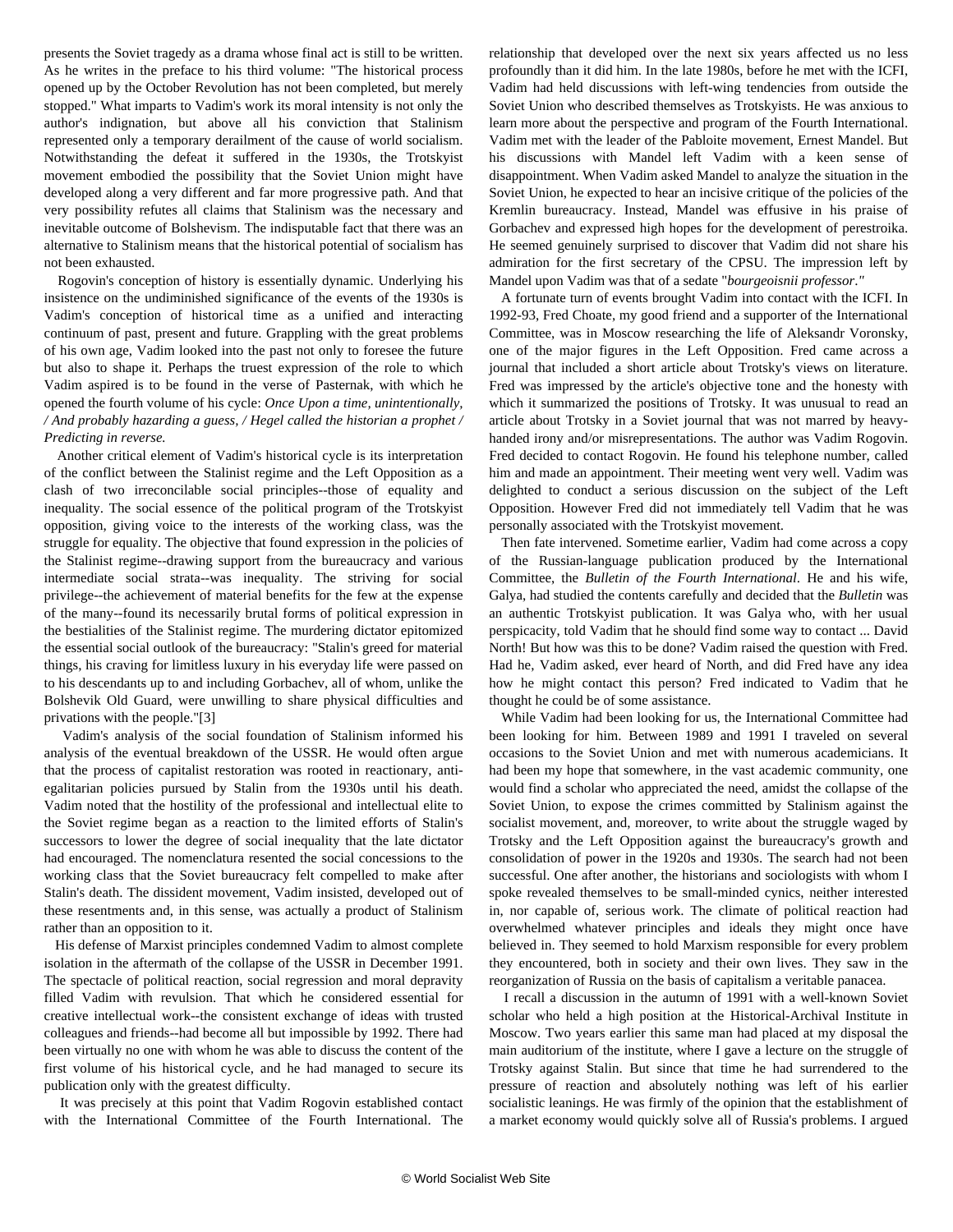with him, explaining that the unfettered subordination of Russia to the world capitalist economy would set it back by 100 years. "That," he replied laconically, "would represent a vast improvement over what we have today." From people with views such as these one could not expect any positive response to proposals for an objective study of the Trotskyist opposition to the Stalinist regime. The social and political outlook that they had adopted did not permit them to admit that Stalinism represented a grotesque perversion of the principles of the October Revolution, and that a genuine and viable socialist alternative to the policies pursued by the Soviet bureaucracy had been advanced by the Left Opposition.

 In March 1992, despite the apathy and opposition it had encountered among the demoralized remnants of the Soviet intelligentsia, the International Committee embarked upon a campaign in defense of historical truth: to expose the falsifications, betrayals and crimes of Stalinism; and to establish, on the basis of the historical record, the irreconcilable opposition of Marxism, embodied in the heroic struggle of Trotsky and the Left Opposition, to Stalinism. On March 11, 1992, in the opening report to the Twelfth Plenum of the ICFI, it was stated: "To answer the lie that Stalinism is Marxism requires that we expose the deeds of Stalinism. To know what Stalinism is one has to show whom Stalinism murdered. We have to answer the question: against what enemy did Stalinism strike its most terrible blows? The greatest political task of our movement must be to restore historical truth by exposing the far-reaching political significance of the crimes which Stalinism carried out. At the very center of this exposure must be the opening of the record of the Moscow Trials, the purges and the assassination of Trotsky.... When we speak of a campaign to uncover the historical truth, we see this as a task that benefits not only the working class in the narrow sense, but all of progressive humanity. What happened in the Lubianka is the concern of all of struggling mankind. Exposing the crimes of Stalinism is an essential part of overcoming the damage they caused to the development of social and political thought." [\[4\]](#page-3-0)

 For most of Vadim's life it had not been possible for him to discuss openly his Trotskyist convictions, let alone participate in the work of the Fourth International. Similarly, our movement had for decades upheld the legacy of Trotsky's struggle, without the possibility of establishing contact with genuine Marxists within the Soviet Union. Yet, despite the formidable obstacles that were the product of unfavorable historical conditions, the trajectories of Vadim Rogovin and the Fourth International had finally, after separate voyages of more than a half-century, merged into the same orbital path.

 Discussions between Vadim and the International Committee began in the late spring of 1992. Initially, most of our exchanges took place through the new medium of e-mail. With Fred serving as our interlocutor, we exchanged, though in a somewhat restricted manner, ideas and proposals for the development of literary and political work. In October 1992, Vadim met briefly with Comrade Peter Schwarz during a short visit to Berlin. In February 1993, during a seminar in Kiev on the history of the International Committee, Vadim and I met for the first time. The discussions that we held over that weekend established a pattern that persisted during the years to come: We talked, debated, argued, disagreed, agreed, laughed, and made plans. In the course of further meetings held in Moscow in 1993 and early 1994, we discussed in detail the development of Vadim's historical cycle. As I have already said, the basic outline of the work had been developed by Vadim over many years of study and thought. And yet, as a consequence of his discussions with the International Committee, the intellectual and political scope of this work broadened immensely. Even after the initial discussions, Vadim decided that it was necessary for him to recast and rewrite his first volume. I do not mean to suggest that Vadim owed his ideas to the International Committee. The dialectical movement of his thought cannot be understood in such terms. Rather, Vadim's creativity was stimulated by

discussion, which activated his imagination and aroused within his consciousness new ideas. At first, Vadim had believed that his project would require four volumes. The impact of his collaboration with the International Committee found its most direct expression in the fact that the scale of the project grew to seven volumes.

 Vadim's work will, for decades to come, dominate historical literature on the subject of the Stalinist terror. A work of such monumental dimensions defies any attempt at cursory summation. But this must be emphasized: what sets Vadim's work apart from virtually all others is his insistence that the principal purpose and function of the terror was the elimination of the Trotskyist opposition to the Stalinist regime. Given the fact that the Stalinist regime continually insisted that the purpose of the terror was the elimination of Trotskyism, the ordinary reader--unacquainted with the standard works on the terror produced by Western historians--might wonder why I consider precisely this aspect of Vadim's thesis to be essential and exceptional. The answer is that much of Western historiography on the subject of the purges has been devoted to minimizing, if not denying, the centrality of the struggle against Trotsky and his ideas. As Vadim noted, the work by Robert Conquest--which, for more than 30 years, has been the best known in the field--devotes only a few pages to the subject of Trotskyism. Though not, perhaps, in so crude a form, many historians--even those who pursue their work honestly and conscientiously (and there are such people)--maintain that the terror was about almost anything in the world except the struggle against the influence of Trotsky. After all, they argue, Trotsky had been exiled from the Soviet Union in 1929. The most well-known members of the old Left Opposition had recanted their earlier Trotskyist views. Systematic repression had made impossible the development of political work among whatever remnants of Trotskyist groups may have still existed by the mid-1930s.

 Vadim rejected these views which, he argued, underestimated the potency of the Marxist tradition within the Soviet Union and the depth of revolutionary sentiments among broad segments of the people. Moreover, despite their recantations, the Old Bolsheviks had never reconciled themselves to the Stalinist regime and remained potential focal points of pent-up mass dissatisfaction. Even within the bureaucracy, there remained elements who had not broken completely with their own revolutionary past and upon whose loyalty Stalin could not entirely depend. Trotsky's writings were followed and still exerted influence. After his assassination in December 1934, several volumes of Trotsky's writings were found in Kirov's apartment. Vadim analyzed the links between oppositionist currents within the USSR and Trotsky. The purges were not the product of a madman's paranoia. Stalin, Vadim insisted, had real reason to fear the influence of Trotsky, not only within the Soviet Union but beyond its borders. What then, was the ultimate purpose of the terror? "The Great Purge of 1937-1938," wrote Vadim, "was needed by Stalin precisely because only in this way was it possible to rob of vitality the strengthening revolutionary movement of the Fourth International, to prevent it from turning into the leading revolutionary force of the epoch, to disorient and demoralize world public opinion, capable otherwise of becoming receptive to the adoption of 'Trotskyist' ideas."

 Early in 1994 the second volume of Vadim's cycle was published. A press run of 10,000 copies had been ordered, and--as there was no other place where they could be stored--all the books were delivered to Vadim's apartment. Bundles of books, wrapped in brown paper, were everywhere--on shelves, table tops, in closets, beneath beds and chairs, and on top of the refrigerator. Vadim was delighted with the arrival of his "newborn," and was already hard at work on the third volume. In addition to the support of the International Committee, the release of previously closed documents from state archives gave a powerful impulse to his research and writing. Never in Vadim's life, as he freely admitted, had he been so happy. At long last, he was able to accomplish all that of which in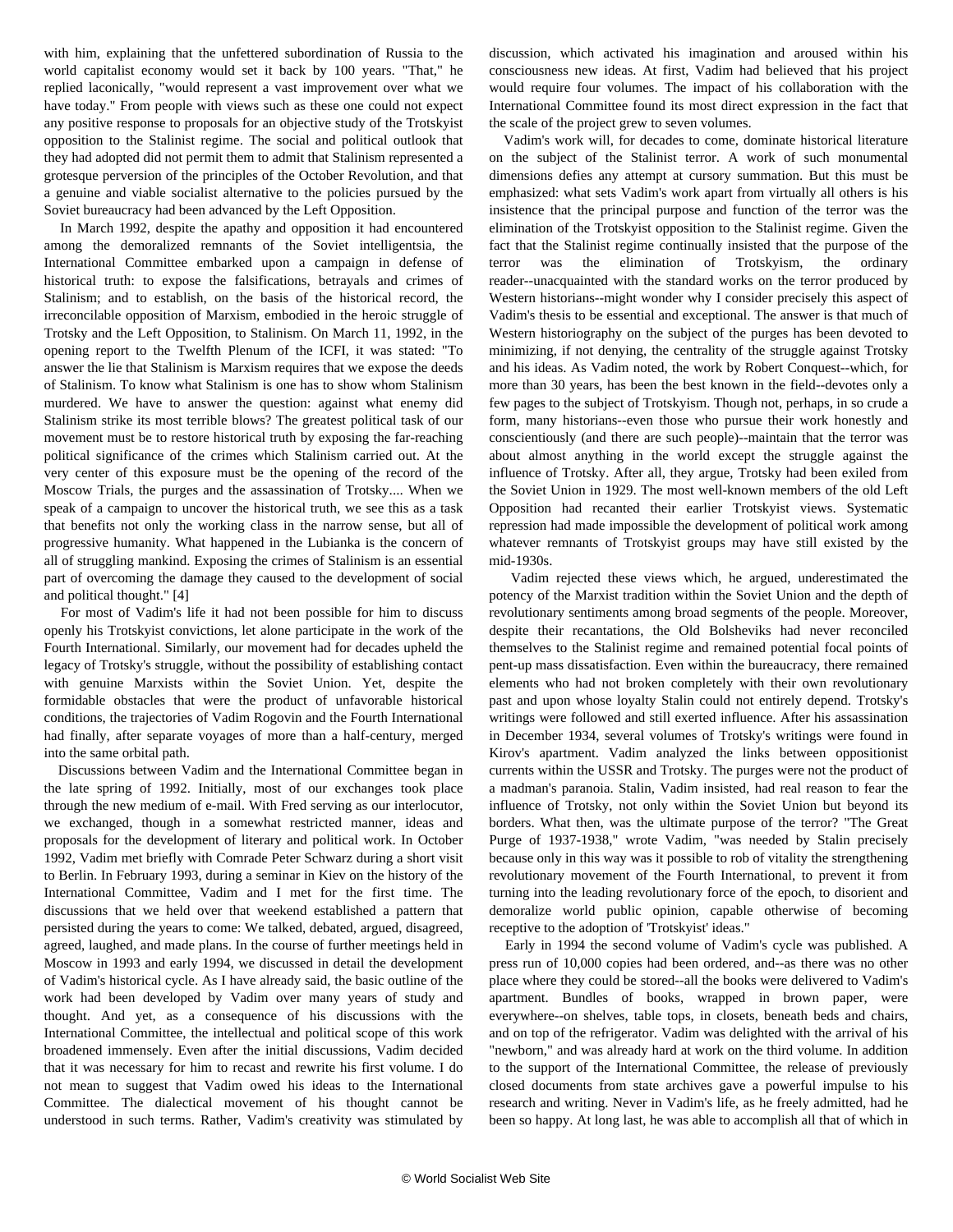the past he had only been able to dream. Then came the unexpected. In May 1994, after Vadim had complained of pain in his lower abdomen, his physicians ordered a computer tomogram, which detected a growth in Vadim?s large intestines. An operation was undertaken, and a large tumor was removed from his colon. The surgeon also discovered two metastases in Vadim's liver, which he attempted to deal with by performing a resection. The prognosis was devastating: a rapid physical decline was to be expected. It was unlikely that Vadim would survive more than one year.

 Vadim received the news with extraordinary calm. "I see nothing," he said, "that is particularly tragic in my personal fate." One could not but admire Vadim's stoic response, but we all felt that there was, in this unexpected and terrible development, something profoundly tragic, in an almost classical sense. At the very moment when objective conditions finally permitted Vadim to fulfill his life's ambition, he was struck with a relentless and incurable disease. In the fall of 1994, when Vadim had recovered sufficiently from his operation, I visited him in Moscow. He had resumed work on the third volume, which he hoped to complete within a few months. As always, the first order of business was the drawing up of an agenda for our discussions. The most important item was "Plans for the Future." We talked about the impact of the new campaign of falsifications that had been unleashed by the publication of books by Professor Richard Pipes and General Dmitri Volkogonov. Was it not time, I suggested to Vadim, for the International Committee to launch an "International Counter-Offensive Against the Post-Soviet School of Historical Falsification"? Vadim immediately repeated the title in Russian, which made it sound even more grandiose and imposing. It appealed to him immensely. I asked Vadim if he would be prepared to undertake a lecture tour to the United States during the early spring of 1995. Vadim greeted the proposal with enthusiasm. At that moment I had no idea whether Vadim would be alive in the spring. But the prospect of lecturing abroad had a therapeutic effect upon Vadim greater than any treatment known to medical science. As his spirit soared, Vadim's capacity for work seemed fully restored. He rapidly completed the third volume and threw himself into the preparation of his American lectures.

 The first lecture was to take place at Michigan State University in Lansing; the second at the University of Michigan in Ann Arbor. Further talks were scheduled in Palo Alto and Boston. Our party organized a campaign to build the lectures the likes of which had not been seen on a college campus in the United States for at least the last 20 years. We advertised the lectures as "a major intellectual event"--something that struck the students as so strange, unusual and welcome that it quickly generated a great deal of interest and excitement among them. It was with trepidation that we awaited the arrival of Vadim and Galya. Several months had passed since my visit to Moscow. I wondered whether his health was up to the rigors of travel and a demanding series of lectures. But my concerns were soon set to rest. Vadim's mood was nothing less than euphoric and his physical condition seemed robust. His interest in every facet of American life was inexhaustible. As we were soon to discover, we had on our hands one of the most formidable sightseers since Marco Polo. Between discussions on his upcoming lectures, Vadim insisted on seeing as much of Detroit and its environs as possible. His interest in sociology was not merely that of a theoretician. Vadim possessed acute powers of observation, and was fascinated by the variety, anomalies and contradictions of the United States. Vadim wanted to sample and savor as much as possible of American life--and I mean that literally. On a trip to a mall, Vadim noticed an ice cream parlor. He strode in and was amazed by the variety of flavors. He ordered a sundae with three scoops of ice cream. The attendant behind the counter pointed to the vast array of toppings, and asked Vadim which he would like on his ice cream? "All of them," he replied.

The lectures were a triumph. At Michigan State University, nearly 150

students, faculty and administrators were in attendance. At the University of Michigan, the attendance was close to 250. Vadim had the gift of presenting complex ideas in a manner which made them accessible and interesting to a diverse audience. Vadim placed great value on his interaction with the audience. He enjoyed questions more than anything else, because they allowed him to gauge the audience's response, to clarify elements of his presentation and develop new ideas that had not previously occurred to him.

 At the conclusion of the tour of the United States we agreed that a further series of lectures would be organized in other parts of the world. In February 1996 Vadim lectured in England and Scotland. In May-June 1996, Vadim delivered lectures in Australia before standing room only audiences whose size shocked--and, it often seemed, dismayed--the history faculties of the universities at which the meetings were held. The four lectures given by Vadim--two in Sydney and two in Melbourne--attracted a turnout of nearly 2,000 people. In December 1996 Vadim traveled to Germany to deliver a lecture in Berlin, at the Humboldt University, and in Bochum.

 Vadim was pleased with the success of his lectures. But he derived his greatest satisfaction from meeting the comrades of the International Committee. The depth of his isolation in Russia made him all the more grateful to be with friends and genuine comrades. Vadim found among them a sense of idealism and solidarity that was impossible within the bureaucratized organizations that he had known in the USSR. Meeting and working with Trotskyists from all over the world was, for Vadim and Galya, not only a political and intellectual experience, but a deeply emotional one. Invariably, as the day of their return to Moscow drew closer, the mood of Vadim and Galya would grow darker. They would seek to retain their composure by showering gifts upon their hosts. Then, when they arrived at the airport and time came to say their last goodbyes, there were always embraces and tears.

 Life in Moscow was not easy for Vadim. While the trips abroad seemed to work wonders upon his health and morale, the returns to Moscow often were followed by a physical and emotional relapse. Given the nature of Vadim's illness, long and exhausting sessions of chemotherapy were unavoidable. But they were made still more difficult by the isolation that Vadim felt within Russia. Little remained of his old circle of friends and colleagues. Many of them had simply adapted to the new environment by shedding their past beliefs and principles. With such people Vadim refused to maintain any personal contact. Then there were other friends, less adaptable, who felt that their lives had lost all purpose in the utterly debased conditions of post-Soviet life. Vadim and Galya did what they could to support and encourage such friends. Once Vadim invited an old friend to dinner. He wanted me to meet her and discuss the work and perspective of our movement. She listened in silence, barely uttering a word. What few observations she made expressed the deepest pessimism and demoralization. When the woman left Vadim explained: "She was once perhaps the most honest and respected journalist in the Soviet Union. Her articles on social problems and conditions of everyday life were read by millions of people. She received thousands of letters every week. Then her newspaper closed down and she could not find another job. Her audience no longer exists, and she sees no reason to live. I know many people like her."

 In order to maintain his own emotional equilibrium, Vadim attempted--to the extent that this was possible--to maintain a certain detachment from daily political developments. As Avner Zis, the brilliant Soviet aestheticist who remained one of Vadim's few close friends, once noted: "We watch the news on television and see only two types of people--idiots and gangsters." Vadim tried as best he could to concentrate on his historical work. But the depth of the intellectual, social and moral degradation profoundly affected him. Though he understood the counterrevolutionary nature of Stalinism, Vadim found it difficult to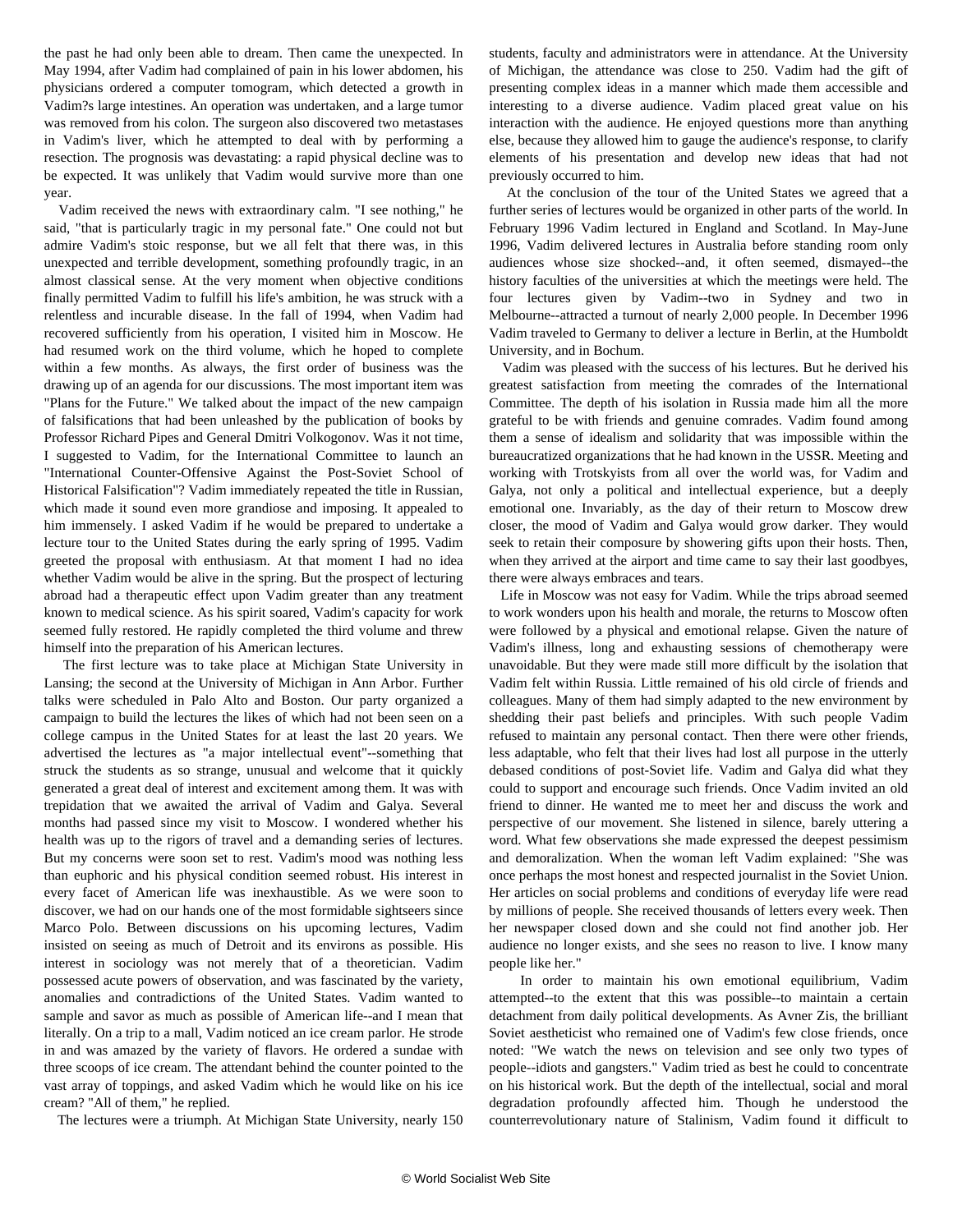accept--emotionally, if not intellectually--that there had not emerged from the Communist Party, an organization with 40 million members, at least several dozen, if not a few thousand, genuine Marxists.

 On the weekend of Vadim's sixtieth birthday, the Communist Party called an anti-Yeltsin demonstration that coincided with the forty-second anniversary of the defeat of Nazi Germany. Though he despised Zyuganov, Vadim hoped that the date of the demonstration would somehow evoke residual socialist sentiments among the Moscow population. "At least we shall see some red flags," Vadim said, urging me to accompany him to observe the demonstration. I was glad to walk with Vadim, but warned him not to get his hopes up. The demonstration sickened Vadim: there were a few red flags, but even more posters bearing the image of Stalin. There were also swastikas and anti-Semitic leaflets being widely circulated. The demonstration came to a halt before the Lubianka, and Zyuganov addressed the demonstrators from the steps of the old secret police headquarters within which--60 years before--thousands of Old Bolsheviks had been tortured and shot. As Vadim left the scene, he gave voice to all his grief and frustration. "Now you have seen for yourself what has become of our society," he said again and again. As we walked through the streets of Moscow I attempted to counteract Vadim's depression. The demonstration did not represent the entire Russian reality, I argued. Other influences were at work, including his own writings. Vadim was not willing to be consoled. "Nothing I write will make any difference in this country," he insisted. We came across a small kiosk with a few tables and chairs set up beside it. We purchased some sodas and sat down to drink them. The argument continued. Suddenly we noticed a man observing us. As we wondered who he was, he came up to Vadim and said quietly: "I know who you are. Please accept my gratitude for what you have written. You have many friends." As we completed our journey home, Vadim's mood was euphoric.

 Such shifts in mood were not unusual for Vadim. He was a complex and multifaceted man--as much an artist as a scientist. The richness of his thought flowed from a rare blend of logic and emotion. Vadim possessed an awesome capacity to absorb, analyze and assimilate information. Part of the secret of the speed with which he wrote was that he retained much of what he read--archival documents, books, and articles from journals--and did not need to spend a great deal of time making, studying and reorganizing notes. But however great a claim historical facts and sociological statistics made upon his memory, there was still plenty of room for poetry. He recited with ease the verses of Pushkin, Mayakovsky, Pasternak and other Russian-Soviet masters. The beauty and passion of his recitations were not merely the work of memory. Vadim both understood and felt the images to which he gave voice with such sensitivity.

 When Vadim left Australia this past January, he was full of hope. At the conclusion of his lecture, I had presented Vadim with the newly-published English-language translation of *1937.* In accepting the book, Vadim acknowledged before the audience that the last six years had been the happiest of his life. He wished, moreover, to share a secret with the audience. The seventh and last volume of his historical cycle would be dedicated to the International Committee of the Fourth International, without whose support and encouragement his work would not have been possible. For the next few months Vadim seemed to be holding his own physically. In May, he and Galya traveled to Israel to visit a daughter. Upon his return, Vadim suddenly found it difficult to move his left arm. His doctors assured him that he had suffered only a small stroke, and that there was no reason to be alarmed. In August, however, the weakness extended to his legs. Vadim entered the Institute of Oncological Sciences for tests and treatment.

 Though Vadim assured me over the telephone that his condition was stable and that doctors expected an improvement, I feared the worst and decided to visit him in September. I arrived in Moscow on September 11, amidst the growing chaos of the financial crisis that had, during the previous week, produced the collapse of the ruble. I went immediately to the hospital. Twenty years before it had been, no doubt, a showcase of Soviet scientific achievements. Now it seemed a symbol of the social catastrophe that had overtaken Russia. The vast structure was cold and dark. On that Friday evening, medical personnel were nowhere to be found. Vadim's room was on the eighteenth floor. All the medical stations were deserted. Only an elderly cleaning woman, bent over a mop, was to be seen. Searching through the darkened halls, I found Vadim's room and entered. He was sitting at a small desk, writing. His appearance had greatly changed. Galya was living with Vadim in the hospital room, taking upon herself all the essential functions that the hospital--devastated by the social crisis--was unable to provide. She prepared Vadim's food, changed the sheets on his bed, checked his blood pressure and sugar levels, administered medications, and washed him.

 As it was already late and Vadim was very tired, we agreed to begin our discussion the next day. But when I arrived on Saturday morning, Vadim's condition had suddenly deteriorated drastically. He was gasping for air, and seemed to be only semiconscious. I left the room in search of a physician. I was able to find his oncologist, Professor Litchnitzer, who had supervised Vadim?s treatment since the operation. He now told me that the cancer had progressed to Vadim's brain. At the present moment, Vadim was passing through a serious crisis. There was little he could do except administer oxygen to help Vadim's breathing. But Professor Litchnitzer then suggested that I should try to speak to Vadim. I went back to the room, sat down beside Vadim's bed and did as Litchnitzer suggested. Vadim opened his eyes. His breathing became less labored. Within an hour the crisis seemed to have passed. Vadim sat up in his bed. He asked how long I would be in Moscow. I told him my schedule. " *Nu, tak*," Vadim replied. "Let us prepare an agenda for our discussions." First, he wanted to review with me the material that he was including in his seventh volume, especially that relating to the assassination of Trotsky. Then, Vadim said, he intended to dictate a letter to Professor Herman Weber in Germany, who had edited a collection of essays on the Stalinist terror, one of which had included a dismissive reference to Rogovin's work. According to Weber's book, Rogovin's analysis of the terror placed too much emphasis on Trotsky's influence. Finally, Vadim wanted to discuss how the sections of the International Committee intended to incorporate, in programmatic form, the concept of social equality. Little more than an hour before, it had appeared possible that Vadim might die that very day. Now he had proposed an agenda that would require several days to complete.

 We spent the rest of Saturday reviewing, as he had suggested, material for the seventh volume. On Sunday, Vadim dictated a brilliantly argued letter to Professor Weber, refuting the criticism that had been leveled against his own work. On Monday, we spoke and, as was usual for us, argued about the meaning of the demand for social equality within contemporary society. By early evening, Vadim had tired and we decided to bring our discussion to a conclusion. He was immensely satisfied with the results of our work. Would it be possible, he asked, for me to return to Moscow in November? I promised that I would. On the next day, Tuesday, I left Russia. After stopping for one day in Western Europe, I flew back to the United States on Thursday. By the time I arrived in Detroit it was already past midnight, Friday morning, in Moscow. Fifteen minutes after I entered my home I received the message from Moscow. Vadim had just died.

 Vadim's funeral was held on the outskirts of Moscow on September 21. The Russian media had taken no notice of his death. It was a relatively small group of people that was on hand to pay tribute to this extraordinary man. But those who were there represented all that was great and principled in the history of the Soviet Union: Yuri Primakov, the son of General Vitali Primakov, murdered by Stalin in 1937; Yuri Smirnov, the son of the Left Oppositionist Vladimir Smirnov, murdered by Stalin in